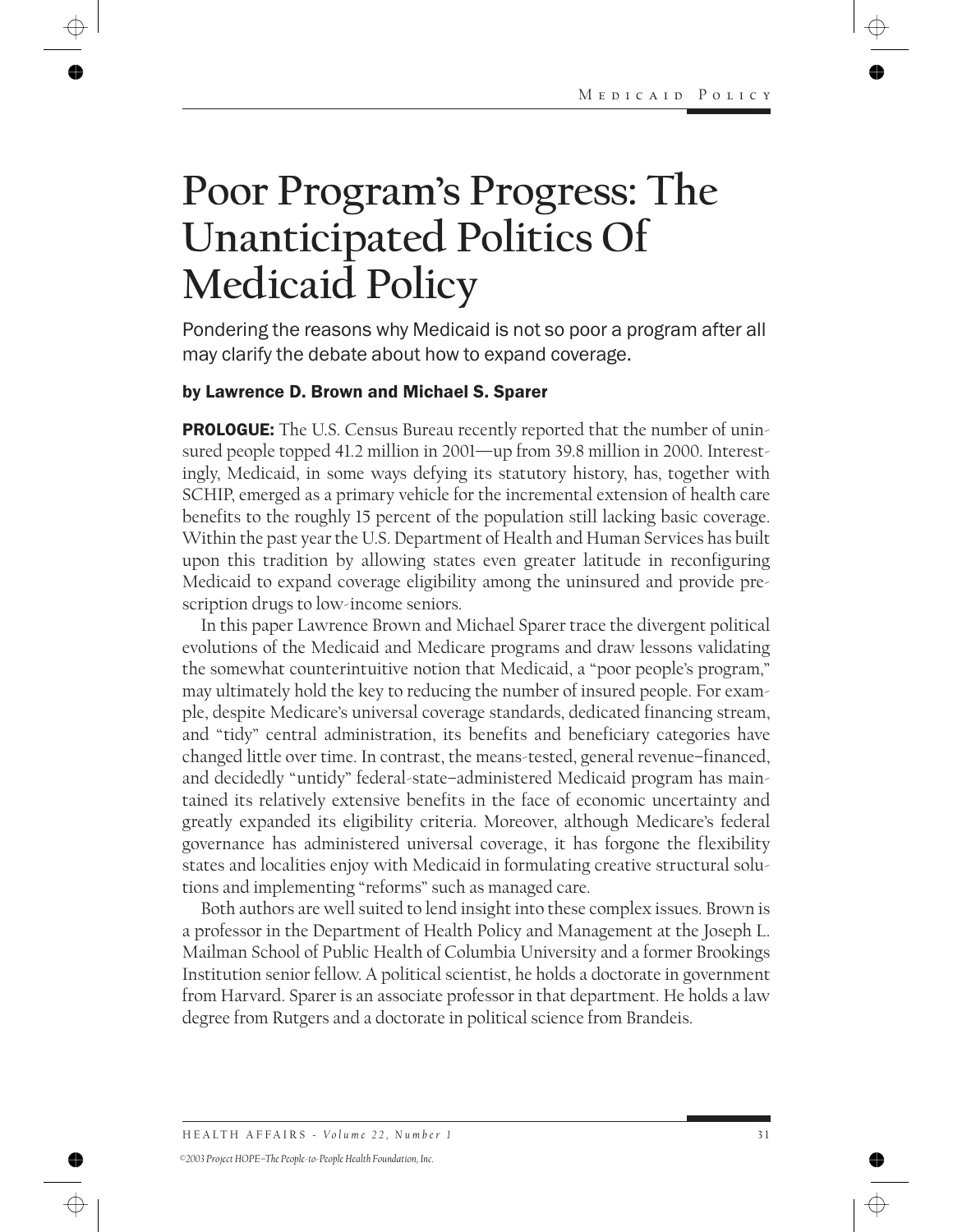**ABSTRACT:** Advocates of U.S. national health insurance tend to share an image that highlights universal standards of coverage, social insurance financing, and national administration—in short, the basic features of Medicare. Such an approach is said to be good (equitable and efficient) policy and equally good politics. Medicaid, by contrast, is often taken to exemplify poor policy and poorer politics: means-tested eligibility, general revenue financing, and federal/state administration, which encourage inequities and disparities of care. This stark juxtaposition fails, however, to address important counterintuitive elements in the political evolution of these programs. Medicare's benefits and beneficiaries have stayed disturbingly stable, but Medicaid's relatively broad benefits have held firm, and its categories of beneficiaries have expanded. Repeated alarms about "bankruptcy" have undermined confidence in Medicare's trust funding, while Medicaid's claims on the taxpayer's dollar have worn well. Medicare's national administration has avoided disparities, but at the price of sacrificing state and local flexibility that can ease such "reforms" as the introduction of managed care. That Medicaid has fared better than a "poor people's program" supposedly could has provocative implications for health reform debates.

NCE UPON A TIME, more or less everyone knew what genuine health re-<br>form meant. Affordable universal coverage would have the statutory shape<br>of a European national health insurance law, or perhaps its closest Ameri-<br>can ki form meant. Affordable universal coverage would have the statutory shape of a European national health insurance law, or perhaps its closest American kin, Medicare. A federal enactment would create an entitlement to uniform medical benefits for all citizens, specify the funding sources that cover care thus rendered, set conditions for paying providers, and (perhaps) sketch variations on delivery arrangements. That Medicaid—a "poor people's program," means-tested, run by the states, replete with disparities in eligibility and payment levels and methods—might be, or point toward, a workable reform model was inconceivable. Persisting in this sentiment, many reformers await the next window of opportunity to enact the real thing.

In influential quarters, however—including the Democratic leadership of the U.S. Senate—Medicaid and the State Children's Health Insurance Program (SCHIP) are viewed as ready and able to sustain expansions of public health insurance that represent the nation's latest, best hope for reducing the number of uninsured people. Is the leading "poor people's program" enjoying a surprising reversal of political fortune, and if so, what might that mean? This paper contrasts aspects of the political evolution of Medicare and Medicaid and draws some challenging implications for reform.

# Two Philosophies, Two Programs

Medicare and Medicaid, enacted in 1965 as Titles 18 and 19 (respectively) of that year's Social Security amendments, reflected two distinct political philosophies and continue to do so.1 Medicare is a universalistic program: Its forty million beneficiaries constitute virtually all of the elderly (those age sixty-five and older), who are automatically entitled to its benefits. Medicaid's forty million–plus enrollees represent only a subset of the poor (roughly two-thirds in 2002), namely, those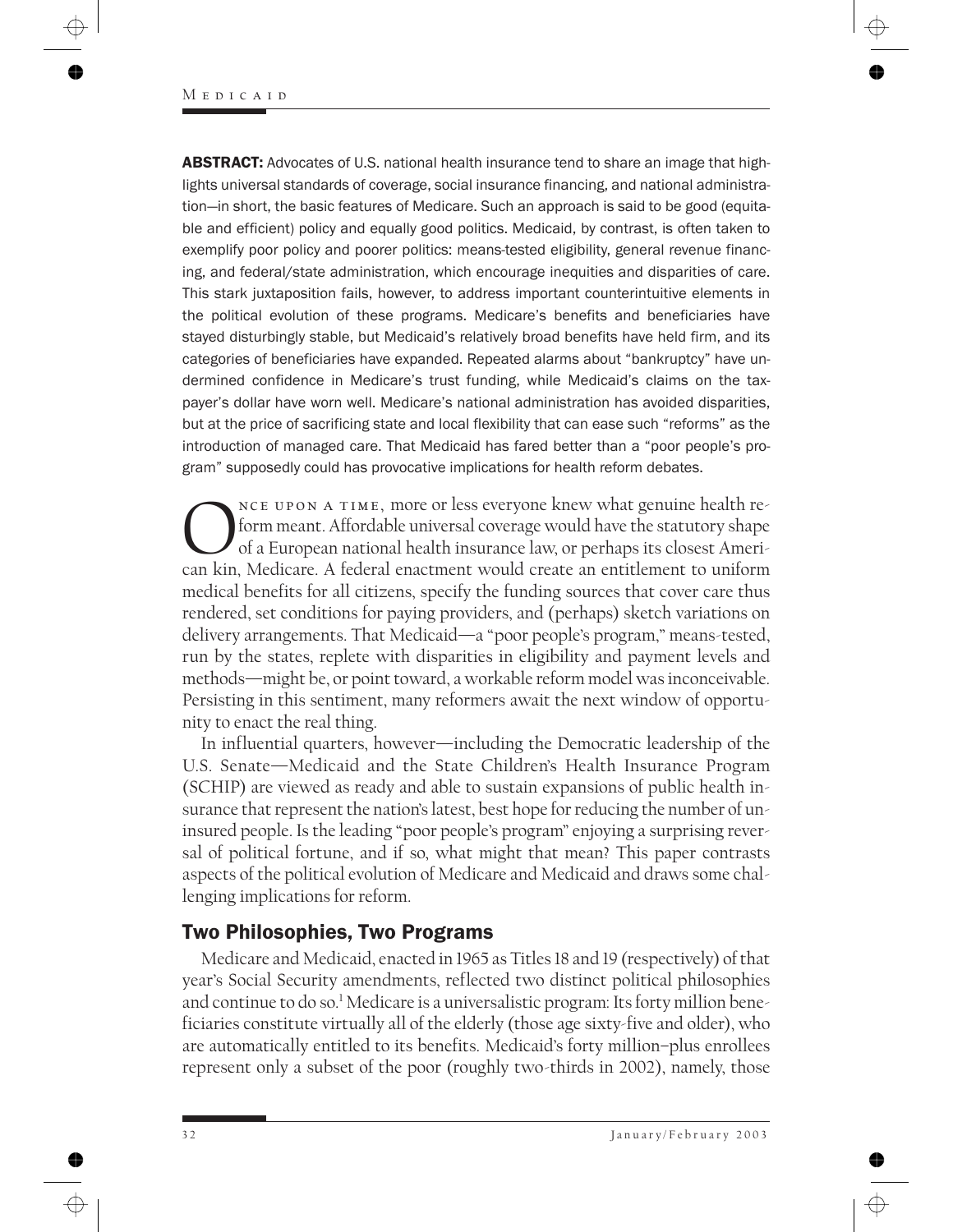who meet state-set eligibility rules (which are shaped in part by federal mandates) and can navigate state-administered enrollment processes.

Medicare's hospital insurance program (Part A) is financed by a social insurance trust fund. As in Social Security, employers and workers pay contributions into the trust fund over time and then (theoretically) recoup their contributions after they enter the program and start using covered services. (Medicare Part B, which covers physician services, draws on a combination of federal general revenues and premium payments by beneficiaries.) Medicaid runs on general revenues, federal and state. As in "welfare," taxpayers' dollars are collected by government and then redistributed to needy "recipients" of the public largesse.

Medicare is administered by the federal government. Not only eligibility criteria and financing policy but also the benefit package, policies governing payments to providers, and decisions about the delivery system (for instance, fee-for-service versus managed care) are determined in Washington, D.C., with no direct participation by the states. (The program delegates important decisions about coverage and payments to third-party insurers—fiscal intermediaries and carriers—and thus these national determinations do not preclude considerable regional variations that reflect local differences in wage costs and other factors).2 Medicaid is managed by the states. Although a framework of federal rules constrains state program administrators, they retain wide, and widening, discretion on all of the basic issues: eligibility, benefits, payments, and organization of care.

Reflections of a political philosophy. That these legislative twins are so decidedly unidentical is no accident. The programs' antipodal character reflected tenets of political philosophy that were widely shared among health reformers of the day (a "day" that stretched more or less seamlessly from the New Deal to the Great Society and is by no means over yet). Medicare is the preferred reform model because, so the axiom held, poor people's programs are poor programs—not only inequitable but also politically precarious. As Wilbur Cohen and his colleagues worked to whittle down national health insurance (postponed under Roosevelt, stalemated under Truman, and snubbed under Eisenhower) into passable legislative shape, they sought to make Medicare both fair and formidable. Universalism promised broad, strong political support: a constituency of the elderly and their offspring that spanned social classes and income groups. Social insurance funding conferred legitimacy. Medicare was a social contract between the state and contributing citizens, who later reaped what they had sowed, not a handout.

The contractarian connotations of the trust fund carried distinct political implications: Immune from the vagaries of annual appropriations that allocated general revenues in a budget process stamped by partisan and ideological fads and shifts, Medicare's resources would enjoy a stability toward which a poor people's program could never hope to aspire. Federal administration of Medicare also secured equity. States that looked askance at the elderly, government programs, or higher taxes did not get to cover fewer people and services than more "progres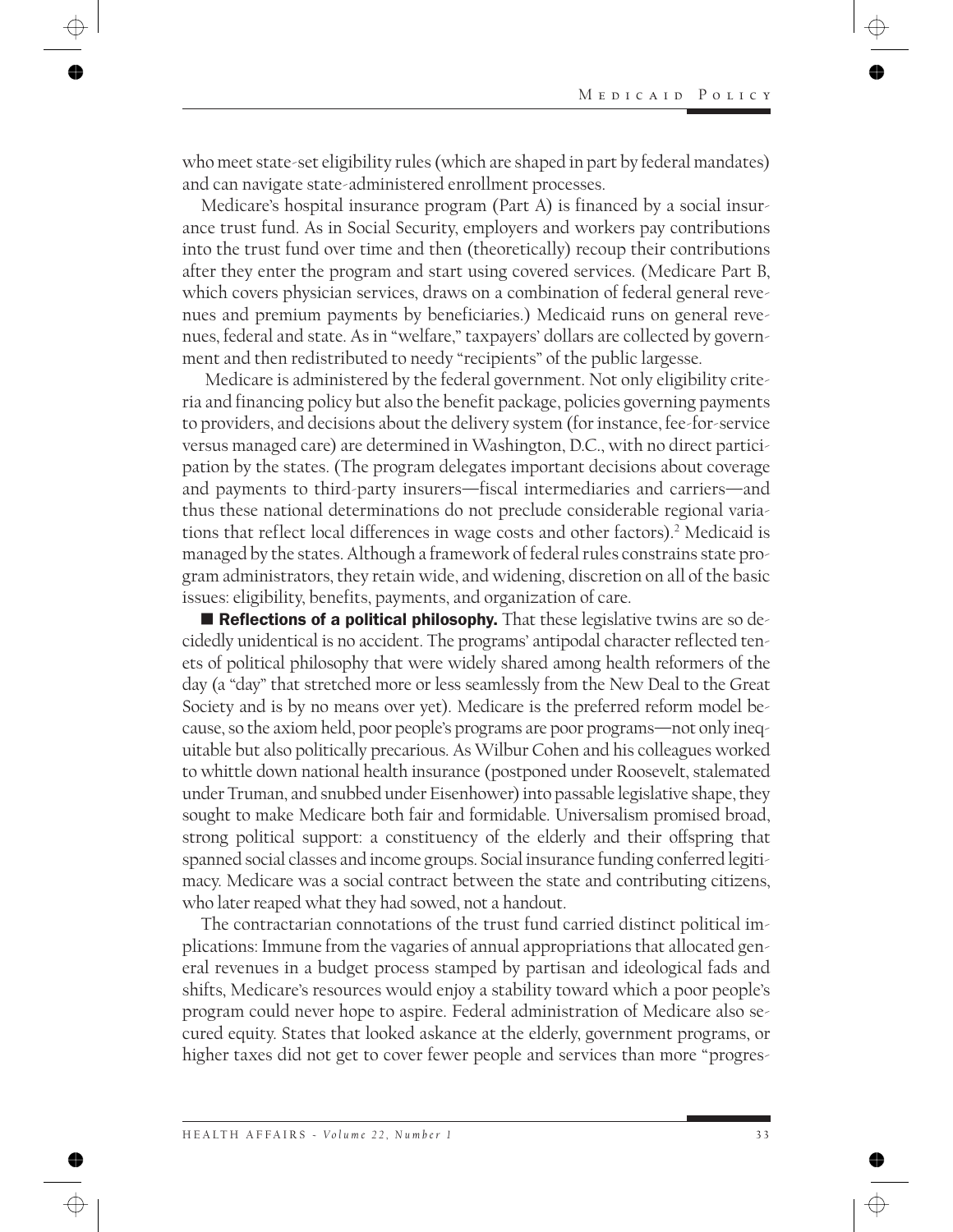sive" states. As befits a universal entitlement, one set of national standards applied to all major facets of Medicare in all fifty states.

**Legislative beginnings.** The passage of Medicare crowned many years of patient effort to customize national health insurance as understood elsewhere to fit the stubborn exceptionalism of American politics. The enactment of Medicaid was near-serendipitous, an afterthought. Wilbur Mills (then chair of the House Ways and Means Committee, which controlled the Social Security amendments), persuaded by the election of many new liberal Democrats to Congress in 1964 that new public health insurance legislation was inevitable, "proceeded to astonish policy observers" by synthesizing the existing Kerr-Mills program of federal payments to states for medical care for the poor with "Eldercare," the American Medical Association's preferred, means-tested variation on Medicare, and morphing the concoction into something called "Medicaid."3 Reformers admired the fancy footwork and concurred that more was better, but the politics of social programs being what they were, Medicare appeared to be poised for stability and growth, while Medicaid seemed fated for chaos and perhaps retrenchment.

The evolution of the two programs over nearly four decades shows that the conventional wisdom about the political inferiority of poor people's programs—at least in the health policy arena—misses much. Medicare has indeed been stable and politically successfully, but the program has seen very little expansion, whereas Medicaid has enjoyed more stability and growth than "theory" predicted.

# Universalism Versus Incrementalism

**Medicare coverage.** Political calculations limited Medicare to coverage for hospital and physician services for the elderly. These constrictions were supposedly at once necessary—to assuage opposition and get enough votes to win the hard-fought legislative battle—and transitory—once the barrier to federal financing of care was breeched, additional public coverage, straight through into national health insurance, was surely imminent. The latter prognosis proved faulty, however: Medicare's benefit package remains substantially what it was in 1965 and indeed is "considerably less comprehensive than packages offered by the better employer plans."4 Neither protracted debate nor energetic lobbying has filled such important lacunae as coverage for prescription drugs and long-term care. In 1972 the disabled and people with end-stage renal disease were made eligible for Medicare, but no comparable expansion has occurred since.

 $\blacksquare$  Higher-than-expected costs and attempted remedies. No sooner did implementation of Medicare commence than federal budgetmakers complained that its costs were running far higher than expected, a complaint reinforced by the high costs ("unexpected," of course) of the beneficiaries admitted in 1972. Critics of the program have cited the combination of demographic and technological trends—a steadily growing elderly population of Medicare beneficiaries lays claim to an ever-expanding array of more costly and complex medical benefits—as evidence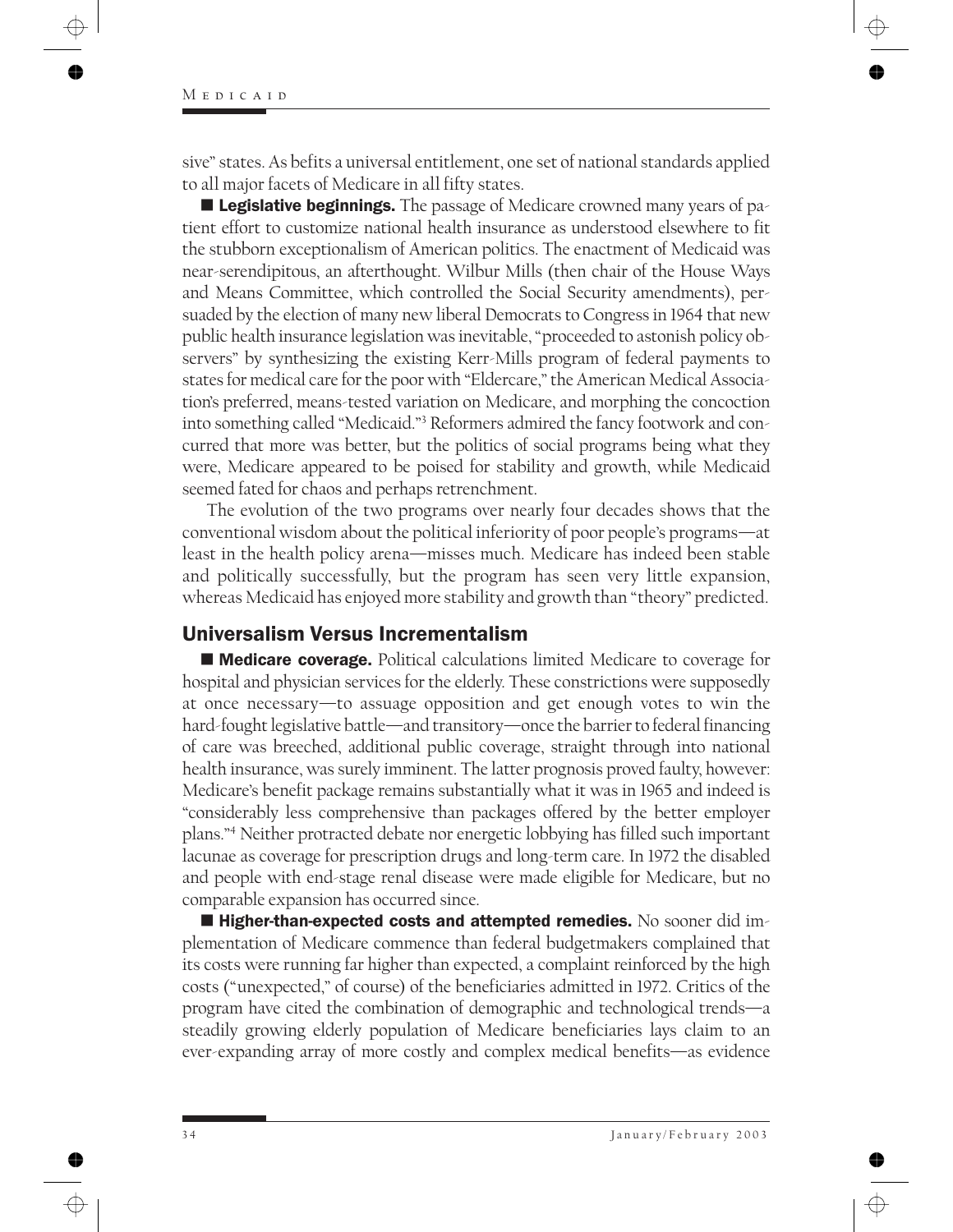# *"Medicaid has contrived to stabilize its benefits and expand its number of beneficiaries with success that is surprising."*

that the program is "an out-of-control entitlement that consumes too much of the federal budget and obstructs deficit reduction," that the value of the program's (stable) benefit package for the elderly has grown greatly over time, and that these endogenous forces of expansion preclude fiscally responsible additions to the current package of benefits and the corps of beneficiaries.5

Medicare's alleged uncontrollability is highly exaggerated. In 1983 and 1989 the program changed its methods for paying hospitals and physicians, respectively, and produced savings that eluded the private sector, a record all the more impressive because Medicare covers an older, sicker population in need of more specialized and technologically intensive services than is the case for the population at large. Between 1970 and 1998 private health insurance spending increased by a per capita average of 11 percent annually; Medicare's rate of growth was 10.2 percent.<sup>6</sup> More recently, provisions in the Balanced Budget Act (BBA) of 1997 sharply cut payments to hospitals, nursing homes, and home health agencies, but the howling that ensued dramatized the intensity of the cost pressures under which the program labors more than its success at holding the line.

The main exception to this pattern—the addition of catastrophic coverage to Medicare in 1988—ended as brutal proof of the rule. When the Reagan administration proposed new coverage for Medicare beneficiaries who bore exceptionally high medical expenses out of pocket, congressional Democrats "perfected" the measure by adding prescription drug benefits and other new provisions. Aiming to fund the new package without adding to the federal budget, political leaders enacted an income-related premium "surcharge" to be borne by more-affluent beneficiaries. Amazed lawmakers were soon bombarded by letters and calls from angry seniors whose wrath had been stirred by organizations other than the AARP, whose soundings of constituent opinion failed to detect the danger in advance. Memorable television footage of aged protesters shouting insults and pounding on the car of Daniel Rostenkowski (then chair of the House Ways and Means Committee) generated no end of post-traumatic stress in Washington. Indeed, Ronald Vogel opined that "perhaps no other Medicare event in its 30-year history threatened members of Congress as much as the advent and demise" of the Medicare Catastrophic Coverage Act.7 Political lessons proliferated: Sizable new benefits, if universal, were budget-busting; "responsible" budgeting and "equitable" financing meant some measure of means testing, which was a political minefield; the elderly were unreasonable and volatile; the "responsible" organizations that speak for them could not always read the political cards accurately. In 1989 Congress undid its handiwork of the year before, repealing most provisions of the new program. Ironically, much of what survived expanded Medicaid.8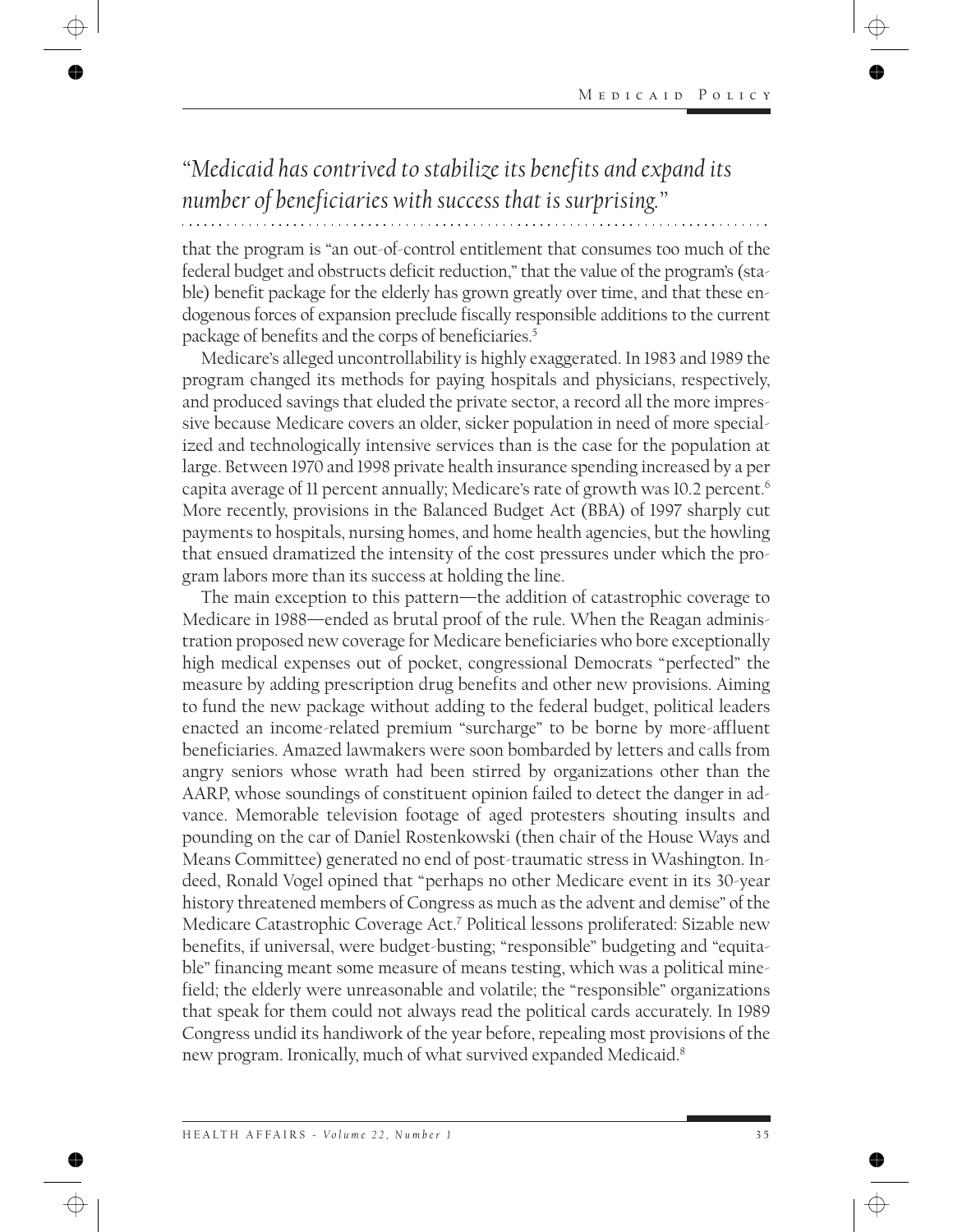■ Medicaid coverage and eligibility. Medicaid, which bore fewer marks than did Medicare of its creators' strategic calculations and philosophical convictions, emerged as comprehensive health coverage for people who could not afford to buy care through private means. The program has contrived to stabilize its benefits and expand its number of beneficiaries with success that is surprising in a poor people's program. The number of Medicaid clients has grown from twenty million during the 1980s to roughly forty million in 2002.

Lacking a universalistic mandate, the program's leaders could and did consider tightening eligibility when costs rose too fast or state revenues sank too low. In the late 1960s and the 1970s, for example, both the feds and states adopted various cutting and tightening measures to cope (as in Medicare) with surprisingly rapid growth in spending. In the mid-1980s, however, the picture changed, and (in Jean Gilman's terms) the political stepchild began to emerge as Cinderella. Reductions in eligibility were seldom adopted, and most states worked to expand the ranks of eligibles. One explanation is that more penurious states could not race much farther to the bottom and more generous ones had that status because their politics made and kept them that way. But fiscal federalism was also a factor, prompting coverage expansions during good times (the feds paid most of the bill) and deterring cutbacks even in bad times (every state dollar saved meant two or three federal dollars lost).

The federal government also required expanded Medicaid coverage, demanding that states give eligibility to poor women and children at more inclusive income and age limits.<sup>9</sup> States duly protested these mandates, but Washington turned a deaf ear.10 In 1996 the feds authorized Medicaid enrollment for former welfare beneficiaries, further severing Medicaid's traditional connection with welfare.

**SCHIP expansion.** Medicaid served as a model, moreover, for the nation's largest publicly funded health insurance expansion since the Great Society. SCHIP, enacted in 1997, follows the Medicaid template: federal matching funds for programs in which states have wide discretion. SCHIP also allows states to reach the program's target, uninsured children who do not qualify for Medicaid, by making SCHIP an "add-on" to their Medicaid programs. These expansions may be read as no small vote of confidence in a program that has meanwhile committed growing shares of its budget to long-term care services for the indigent elderly, thus meeting needs that policymakers fear to assign to Medicare. At the end of the 1990s Medicaid and SCHIP accounted for 16 percent of the nation's health spending, pulling almost even with Medicare's share (18 percent).<sup>11</sup>

**Maneuvering at the margins.** The despised categorical character of Medicaid invites incremental adjustments and extensions in criteria of eligibility. The feds and states alike can raise income thresholds a little here, a bit more there, as political support and financial resources permit. Such maneuvering at the margins entices and rewards policy entrepreneurs (Henry Waxman is the quintessential example), working quietly within the intricacies of the budget process to add a new group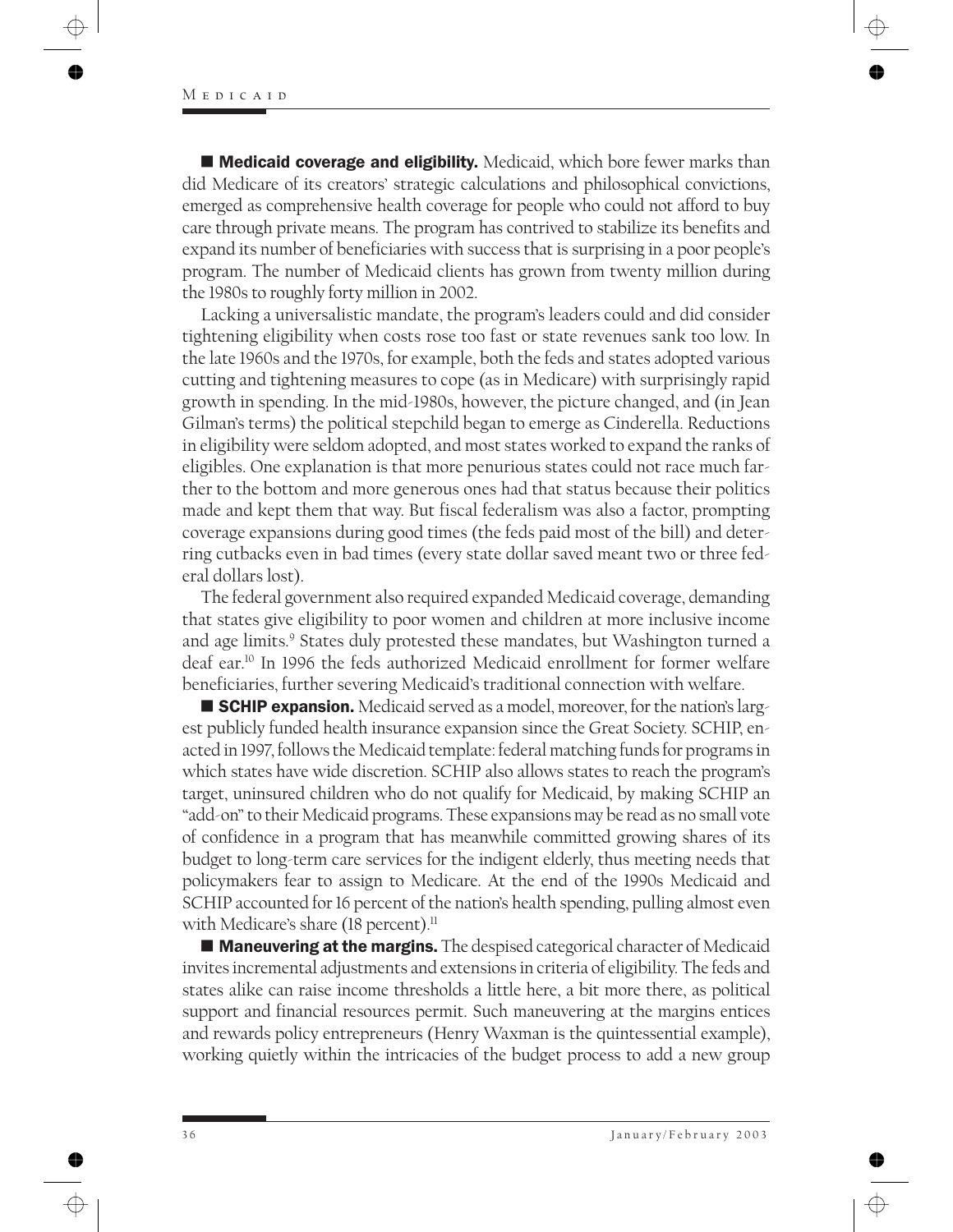now, another benefit next time. In Waxman's own words, "Incrementalism may not get much press, but it does work."12

Universalism may indeed confer the power that follows the political law of large numbers, but that very fact, understood ruefully and well by policymakers, itself raises political barriers to laws incorporating further large numbers into a program whose costs are deemed uncontrollable. The vices that taint Medicaid invidious moralism and means testing—have a virtuous correlate of no small value: strategic flexibility.

### Social Insurance Versus General Revenues

■ Medicare: social insurance and fiscal integrity. Medicare's socialinsurance financing has doubtless enhanced the program's legitimacy, but it has not sufficed to protect it from periodic alarms about its fiscal integrity or from intermittent "crises" over its allegedly impending bankruptcy. As Jon Oberlander points out, the trust fund mechanism makes Medicare's perceived sustainability a function of complex calculations by officially empaneled actuaries, whose computations and pronouncements cater to political Cassandras hoping to advance their agendas for change (for instance, more aggressive introduction of market forces into Medicare) by trumpeting the program's impending collapse.13 The coalition of critics is broad indeed— "anti-government conservatives," self-styled advocates of generational equity, and ardent anti-redistributionists, conjuring up "hordes of voracious Medicare beneficiaries feasting on the hard-gotten gains of struggling, virtuous investment bankers" and the ensuing "pundit consensus" registered forcefully in public opinion.14 In a 1995 survey only 41 percent of respondents knew that Medicare failed to cover prescription drugs for the elderly, but fully 70 percent "knew" that the program was, and had long been, in danger of bankruptcy.15

Over time, the opacity of the actuarial tea leaves and the opportunistic rhetorical uses to which they were put have damaged the political legitimacy that social insurance was supposed to secure. For example, pollster Celinda Lake found that people often assumed that Medicare, like Social Security, was not part of the federal budget and thus took the talk of fiscal doom as evidence that politicians were "moving money that ought to be sacrosanct and in a trust fund," that a "rotten political system…has raided a trust."16 When everyone knows that Medicare is about to go broke, expansion looks utopian. When everyone accepts that its plight can be fixed only by higher taxes or more competition, deadlocks between left and right are hard to break.

■ Medicaid: general revenues and political heat. In theory, Medicaid's reliance on general revenues ("the taxpayers' dollars") should make it a political football, and "soaring" rates of Medicaid spending have indeed generated considerable heat. This heat was most intense between 1988 and 1992, when state Medicaid budgets were rising at an average of 20.9 percent annually. Several variables explained these increases, including rates of medical inflation in general, the costs of absorbing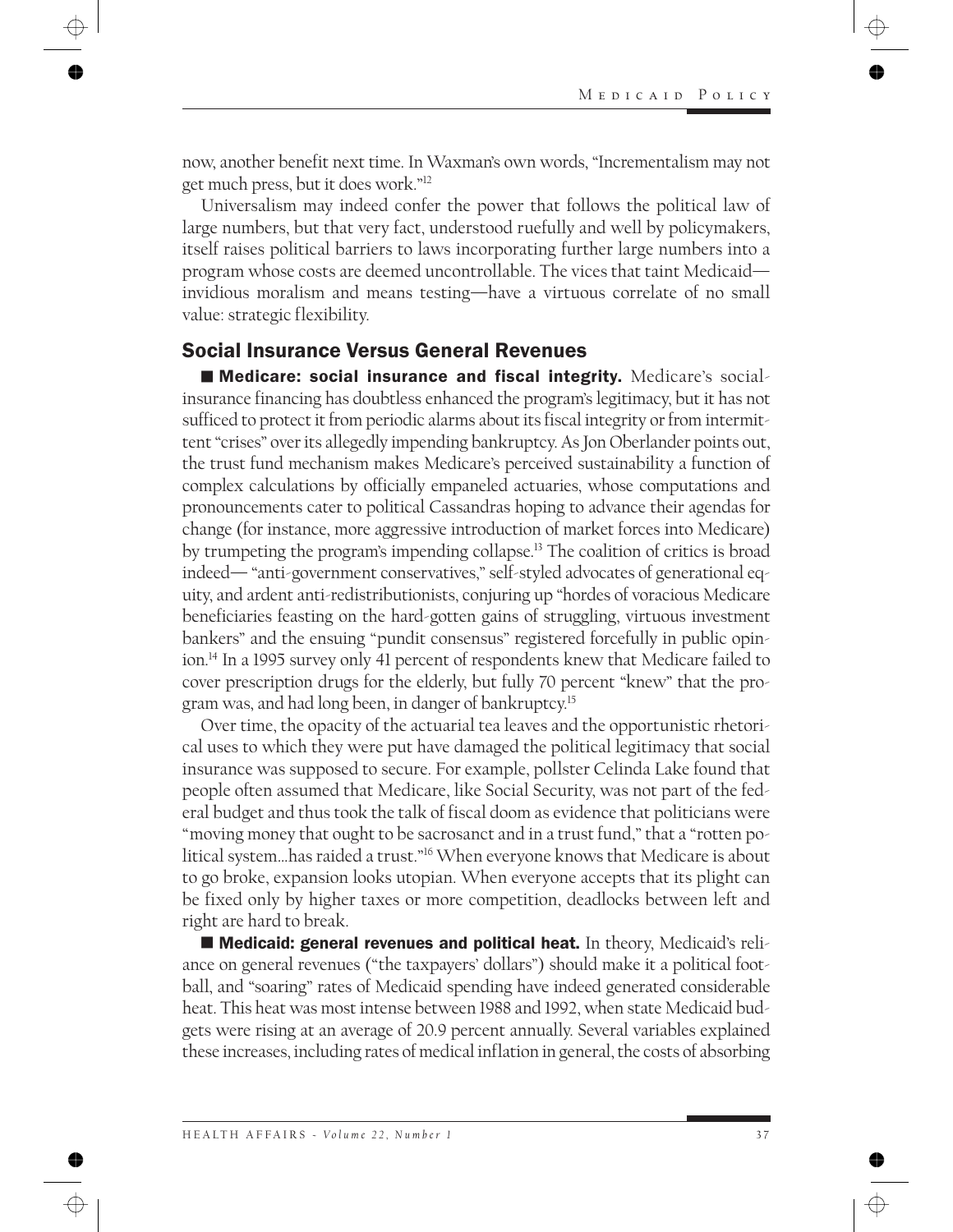newly mandated clients, increased services for people with AIDs, rising immigration, and a national economic downturn. In part, however, these rates reflected an aggravated case of the logic of expansion: State policymakers had become more aggressive than usual in laying plans to increase their federal matching shares.<sup>17</sup>

*Managed care to the rescue.* Once the dust settled—in part because Congress pulled the plug on excessively creative "scams" but also because medical inflation slowed, managed care began to yield savings in Medicaid, the economy revived, and Medicaid rolls fell—annual spending increases returned to "normal" (single-digit) figures, and Medicaid regained its status as a big-ticket state budget item that was, however, neither so vexing nor so vulnerable as to justify major reductions in eligibility and services or to derail the incremental expansions under way since the late 1980s. Medicaid rolls fell sharply in the late 1990s, to be sure, but mainly as a consequence of events external to the program itself—namely, a strong economy and, most important, welfare reform legislation of 1996, which sowed confusion by ending the automatic enrollment of public-assistance clients in Medicaid, thus obliging these clients to navigate social services bureaucracies and prove their eligibility for Medicaid.

*Recent budget woes.* Over the past year or so Medicaid enrollment trends have shifted again, and the number of enrollees is rising dramatically, prompted by a combination of aggressive outreach and education and a weakened economy. As Medicaid costs rose 13 percent in 2002 while state tax revenues (in April–July 2002) fell by 10 percent, states put expansion on hold and worried anew about cost controls. The Kaiser Commission on Medicaid and the Uninsured reported in 2002 that forty states had imposed controls on drug costs, twenty-eight had reduced or frozen provider payments, fifteen had increased copayments on items other than drugs, and eighteen had cut eligibility in some form.18

Cuts are never minor to the cuttees or to those who advocate for them, but the "news" is, arguably, how marginal the contractions are, given the magnitude of the fiscal challenge. Protracted budget woes may of course call the question and test the hypothesis proferred here—namely, that Medicaid has developed constituencies of sufficient, breadth, depth, and clout to protect the program in hard times and to enlarge it when the clouds lift.

*Fiscal creativity.* Medicaid's reliance on general revenues raised by both states and the feds has encouraged strategic improvisations to which trust funding has been less conducive. States spending as little as twenty-three cents and no more than fifty cents of their own funds in each Medicaid dollar find that it pays to be creative in the search for disproportionate-share hospital (DSH) payments, federal waivers, upper payment limits, and other pots of gold. Fiscal federalism encourages "catalytic federalism": For example, states enact a small program of new coverage for non-Medicaid-eligible children and then seek a federal waiver (and accompanying federal funds) to expand it. The feds authorize Medicaid matching monies for new categories of the poor, hoping that states will find the offer too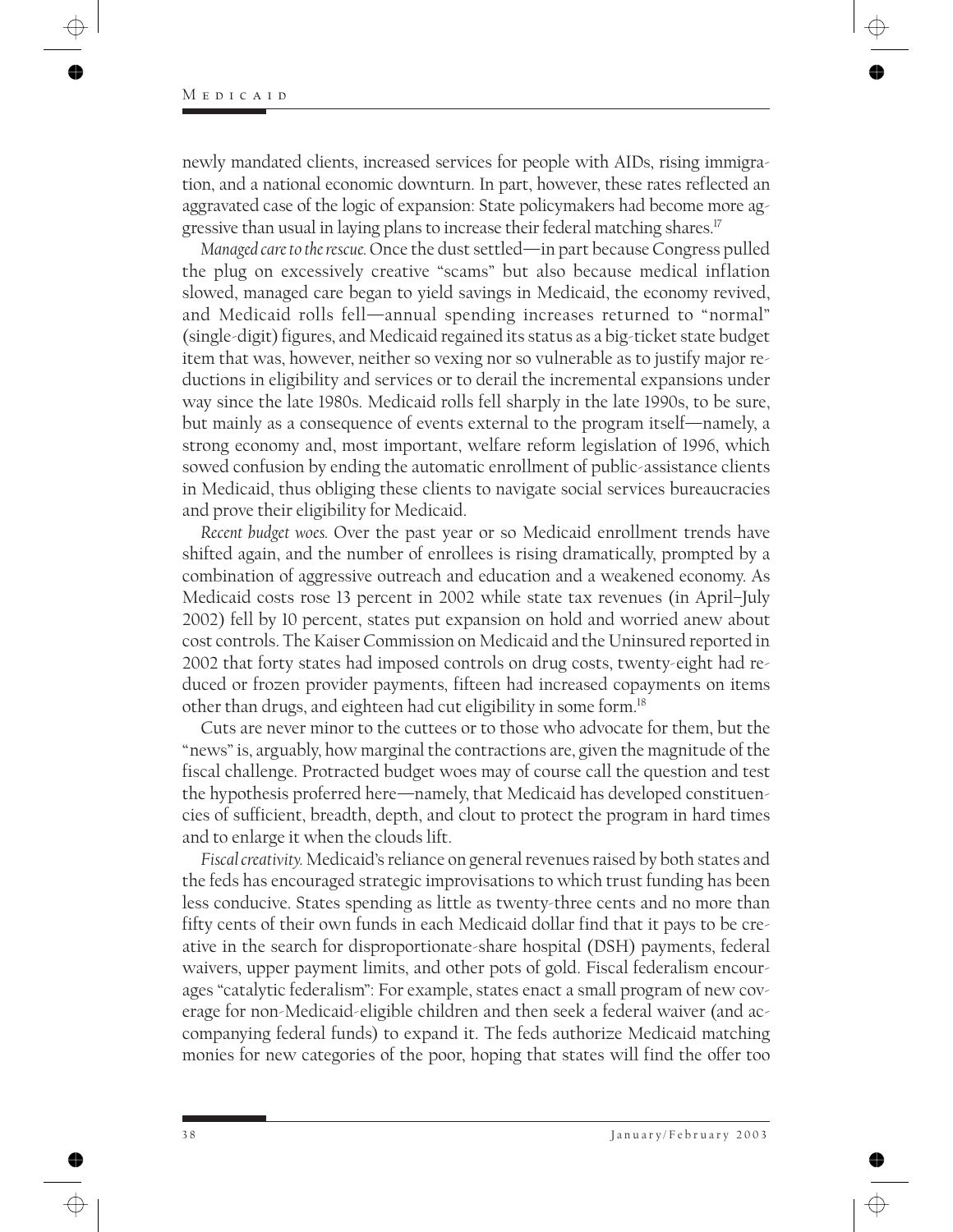good to refuse.19 Beyond the halcyon expansionary years of 1984–1990, moreover, lay rising reliance on federal waivers for states seeking to innovate within their Medicaid programs. Waiver politics were, and remain, a classic bargaining game in which greater state discretion is traded for enhanced public coverage and is customized, state by state, in ways Medicare cannot easily emulate.

■ Medicare's endlessly anticipated insolvency. Meanwhile, Medicare's trust fund, cloaked in the supposedly impregnable legitimacy that inheres in an entitlement grounded in a social contract, may be losing legitimacy because its endlessly anticipated insolvency contradicts official mythology and has no clear and acceptable explanation. If Medicare is social insurance, then why do the demographics—fewer current workers making the contributions that cover the costs of the growing ranks of beneficiaries using more costly medical care over time—set the program on a road to fiscal doom from which there is (supposedly) no exit save draconian extractions from current and future workers? That Social Security itself is sometimes said to require a comparably redistributive intergenerational rescue only underscores how politically threadbare have become the contractarian arguments for social insurance in the United States.

### Fee-For-Service Versus Managed Care

Medicare suffers from a challenge its creators could not have foreseen in 1965: While the U.S. medical world has shifted massively to managed care arrangements, Medicare remains centered on a fee-for-service, third-party payment model that was mainstream, indeed near ubiquitous, thirty-five years ago. (Whether it may have retained the "right" model after all is of course an important question that cannot be pursued here.) This large antiquarian island in a sea of market forces offends conservatives who equate competition with smaller government and also troubles liberals who never liked the traditional arrangements beloved by organized medicine and want Medicare to be no less modern and innovative than the private sector. (This sense that the program is badly behind the times was one reason why the Clinton reform plan bypassed Medicare-for-all—"about 180 degrees removed from Clinton's thinking," as Ira Magaziner put it—in favor of an employer-funded system predicated on managed competition.)<sup>20</sup>

■ Medicare's foray into managed care. Once both houses of Congress came under Republican control in 1996, the rush to infuse market forces and competition into Medicare soon yielded legislation (Medicare+Choice) that stepped up federal encouragement (on the books, to little avail, since the early 1980s) for the elderly to join health maintenance organizations (HMOs). The project soon became a fiasco: HMOs sought to build market share in this revitalized market by promising elderly members benefits (prescription drug coverage in particular) absent from traditional Medicare but soon fell to quarreling with federal payers over fair payment for covering an unexpectedly expensive population. When the feds held firm (the plans were selecting preferred risks, said officials from the Centers for Medicare and Medicaid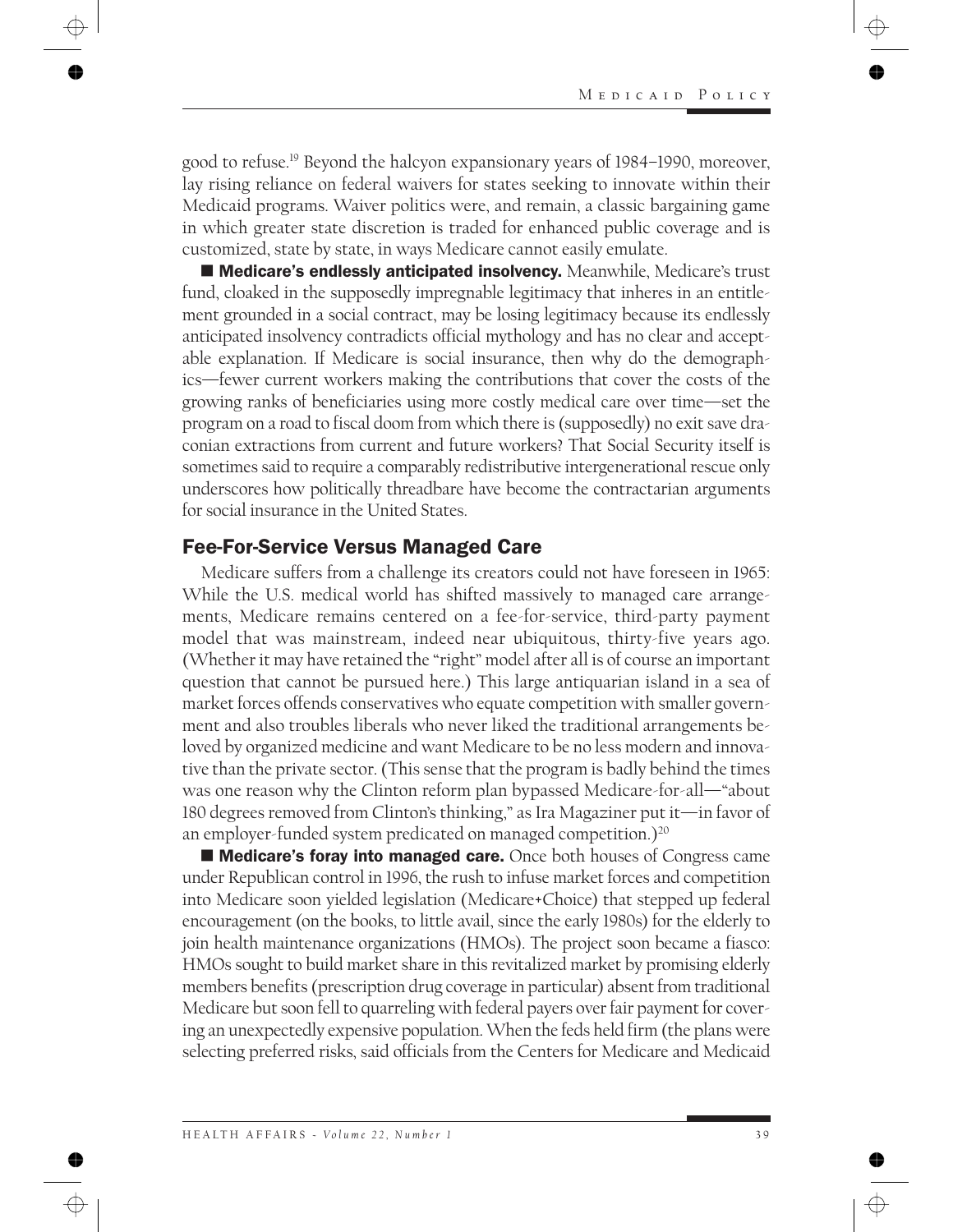*"Medicaid has, for better or worse, modernized itself into managed care more adroitly than Medicare has."*

Services [CMS, formerly known as HCFA], and falling short on the management of care to boot), plans began abandoning the Medicare market. Many seniors found themselves without the promised extras, indeed without HMO coverage at all, and the well-publicized upheavals added fuel to a growing backlash that did nothing to endear managed care to Medicare's many stakeholders.<sup>21</sup> Between 1998 and 2001 the number of managed care plans participating in Medicare+Choice (M+C) dropped roughly by half (from 346 to 179), and managed care penetration among beneficiaries fell to 14 percent—a rate that the Congressional Budget Office forecasts will hit a mere 18 percent of beneficiaries in 2011.22

 Medicaid's more successful managed care venture. Medicaid has, for better or worse, modernized itself into managed care more adroitly than has Medicare. One possible explanation, of course, is that poor people, who do not vote much and lack AARP-like organizations to defend them, are easier to "force" into managed care than are the elderly. States had to win federal waiver authority to proceed with Medicaid managed care, however, and, under intense scrutiny from HCFA/CMS, state policymakers averred that they were designing managed care that would expand access and improve quality even as it slowed the growth of costs. States did not (for the most part) slash payment rates dramatically in anticipation of imminent savings, although they did impose potent regulatory controls on health plans entering the Medicaid market.

Nowhere has Medicaid managed care been an easy ride, and the misadventures of M+C—the plans' rush to sew up market share, the misrepresentations in marketing to befuddled enrollees, indignation over the more-expensive-to servethan-predicted clientele, battles between plans and government over fair rates, the huffy exits of aggrieved plans, and jilted enrollees scrambling for new plans or providers—have all surfaced, in varying degrees, in Medicaid managed care programs. On the whole, however, the interplay of the feds and states in Medicaid has more successfully installed midcourse corrections into managed care for the 56 percent of clients who are in it than has the stalemated byplay between the feds and plans that governs managed care for its 14 percent of Medicare beneficiaries.

The difference derives precisely from Medicaid's initially suspect character as a joint federal-state endeavor. Medicaid combines a framework of federal rules and guidance with fifty varieties of state-plan relations. Medicare combines voluminous rules with much more constricted responsiveness to variations in state politics and regional markets. Moreover, having moved down the road to managed care for their Medicaid clients, states, unlike the feds, cannot call the plans' bluff, knowing that a fee-for-service sector stands ready to accept refugees. Medicaid managed care arose from the conviction that the fee-for-service system gave inade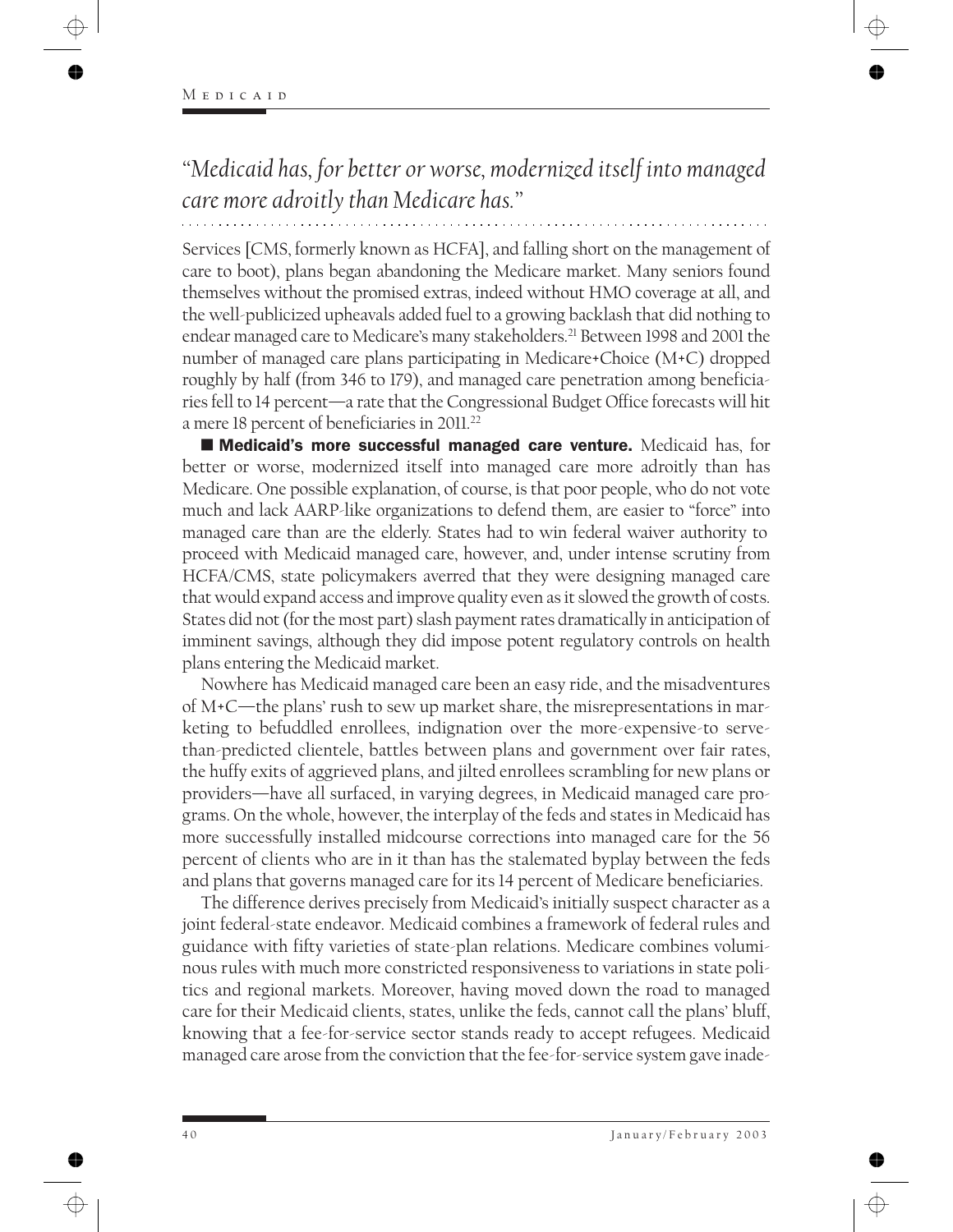quate access and quality at excessive cost. If states cannot after all buy good care cheaply, they must either go back to painful wrestling with fee-for-service, raise rates (and refine regulations) sufficiently to make the managed care market work, or—the emerging strategy of choice—negotiate acceptable arrangements with managed care plans formed by safety-net institutions that have long served as providers of last resort for the poor.

Medicare beneficiaries, unique among insured U.S. citizens (although entirely typical of citizens covered by the national health insurance systems of other Western nations), can fall back on yesterday's mainstream should modernization by means of managed care flop. Having acknowledged that yesterday's mainstream had grown indefensible for Medicaid's patients and purchasers alike, states have little choice but to contrive somehow to manage the care of the poor.

## The Poor People's Program And Policy Reform

Few would deny that Medicare is a great and good program or that Medicaid retains both a weighty cultural burden of welfare medicine and disturbingly low adult eligibility levels in many states. The point of this comparative sketch of the political evolution of the two programs is not to bury Medicare or praise Medicaid as public programs but rather to challenge inherited reform models.

The perpetual perils of comprehensive health reform, reenacted vividly a decade ago by the Clinton health plan, suggest that the universalism in affordable coverage may lie beyond the polity's capacity any time soon: Eighty-five percent of the population has coverage; the 15 percent that lack it are unorganized and uncohesive; redistributive politics are tough in the best of times; the lingering antigovernmental ethos that set in thirty-five years ago continues to make the going that much rougher; and the consoling myth that the safety net provides all of the care that those without coverage really need stifles any sense of popular urgency around the issue.

The fabled connections between universalism and strong political constituencies have, furthermore, grown strained and murky. The political strength of the nation's elderly, their offspring, health care providers, medical suppliers, and other Medicare contractors registers far more potently in defensive maneuvers to block threatening changes than in expansions of benefits or beneficiaries.23

■ Medicaid's broad constituency. Meanwhile, and contrary to first impressions, Medicaid's constituency has grown well beyond the nation's welfare poor. In 1974 Robert Stevens and Rosemary Stevens regretted "a lack of clarity about what Medicaid was and for whom it was created" but added that this "catch-all program" with ambiguous boundaries had expansionary potential that might yield a constituency "at least as wide as that of Medicare."24 This forecast has proved prescient: A sizable corps of physicians, hospitals, community health centers, and public health clinics, including but not limited to those that constitute the safety net, have tangible interests not only in what Medicaid pays but also in whom it covers and thus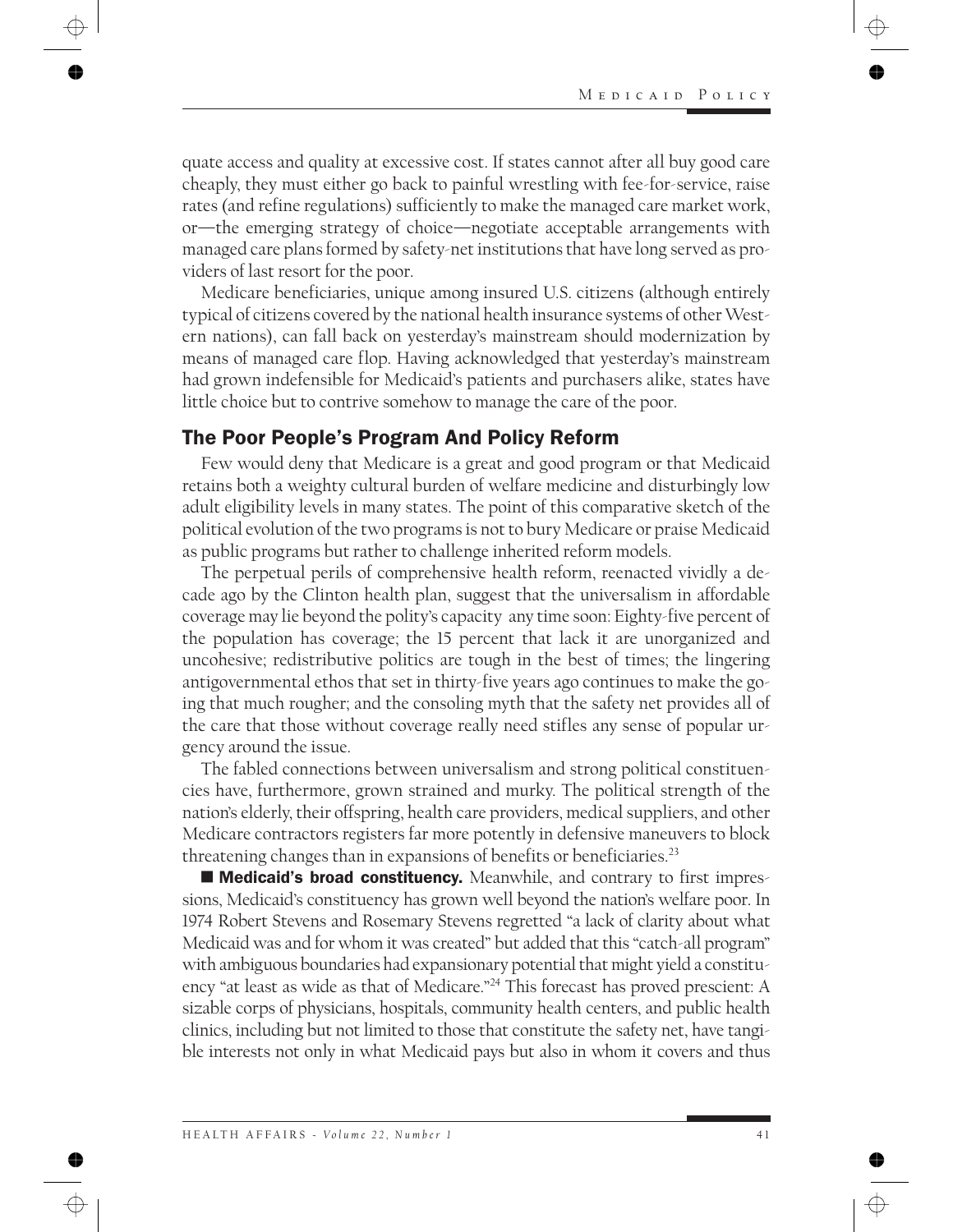*"Reformers might want to scrutinize how the feds and states steer the political economy of fiscal federalism in Medicaid."*

shelters from the rolls of charity care patients. The indigent elderly (and those in the process of spending down to become so) plus the nursing homes and home health agencies that serve them fight contractions in America's major long-term care program. A range of managed care plans has joined (and then sometimes left) the crowd of Medicaid's stakeholders. Fifty states, and the elected officials who enjoy showering federal benefits on them, perpetually ponder the seductions of fifty or more federal cents on each Medicaid dollar (half the states get a federal match of 60 percent or more, while ten, including the District of Columbia, get upward of 70 percent). Medicaid permits members of Congress "to claim credit for providing benefits while shifting half of the cost to the states."<sup>25</sup> Political liberals see realized in Medicaid the powerful (albeit nonuniversalistic) principle of targeting: to each according to his or her needs.

The needs Medicaid meets have steadily expanded and now stretch well beyond the impoverished women and children with whom the program is popularly identified. Roughly two-thirds of Medicaid spending serves the aged, blind, and disabled, who are about one-quarter of its beneficiaries. The equation of poor people's programs with poor programs failed to capture how heterogeneous and capacious the categories of entitlement would become as the politics of social policy played on.

**Universalism and U.S. political culture.** A glance at national health insurance in other nations suggests that universalism has crucial moral underpinnings. Other Western societies accept as a kind of normative axiom that care is not enough, that basic human dignity would be offended if any citizen declined to seek medical care for fear of the financial consequences of doing so or faced financial stress as a consequence of getting care. This simple but indispensable conviction has so far failed to register strongly in U.S. political culture, and there are no current signs that it is beginning to do so. A massive political and ideological shift like those of 1932 and 1964 could change this prognosis overnight, but in the meantime sustaining and stretching incremental extensions of coverage to means-tested categories of the uninsured may be the nation's best bet for shrinking the number of uninsured Americans to the point at which employer buy-ins and kindred measures may supply coverage for those nonpoor uninsured whom Medicaid may never reach.

**Stigma of social insurance.** Even if the political stars aligned to produce a universal, national entitlement to health coverage, social insurance financing is unlikely to confer the social legitimacy and political insulation the founders of Social Security and Medicare cherished. Social insurance has served this and other countries very well for many years, and if magic wands were available, what rational actor would not cheerfully install the French or German health care system in place of the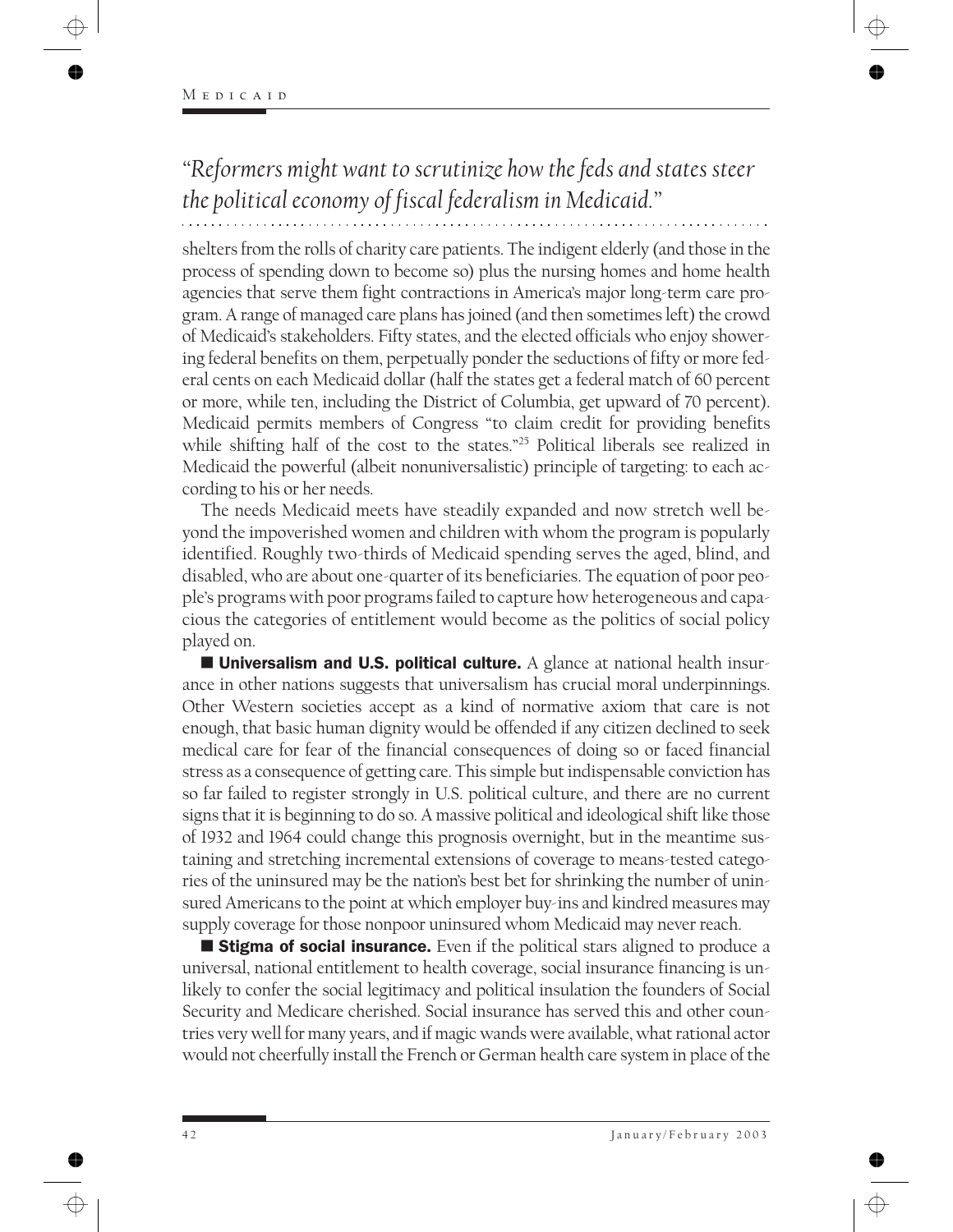U.S. status quo? Years of apocalyptic predictions that Medicare (like Social Security) totters near bankruptcy, will not "be there" when today's contributors retire, and can be salvaged only by Sisyphean lifting by current workers have, however, stigmatized social insurance along with the "t" word ("taxes") in general. Although no single source—employer mandates, social insurance, or general revenues—will do the whole job, the latter will probably have to supply much of the money needed to cover forty million uninsured people. (The French, for example, have steadily supplemented their "Bismarckian" social insurance–funded health regime with infusions of general revenues that tap a broader range of wealth.) Reformers might want to scrutinize more closely than is customary how the feds and states combine to steer the political economy of fiscal federalism in Medicaid, which runs entirely on taxpayers' closely watched dollars.

**Universal entitlement with regional variations.** Even if a universalistic entitlement and social insurance funds proved to be politically feasible, a centrally run program with uniform national rules is unlikely to be the preferred administrative vehicle. The states have grown too prominent and too powerful not to insist on wide spheres of discretion, and managed care's sensitivity to local market settings precludes dispelling all disparities. For public managers the trick will be to fashion a set of national rules that protects the interests of the insured without proscribing state and regional variations (in organizational arrangements, payment provisions, perhaps supplemental benefits, and more) that do not cross the line into objectionable inequities. Canadian federalism offers one instructive approach: ten distinct provincial systems linked by acceptance of a short list of national principles that set conditions for the sharing of provincial costs with the central government. The accumulation of federal-state accommodations in Medicaid, and especially the long yet underexamined saga of federal waivers to support state innovations in that program, doubtless suggest further lessons.

EALTH REFORM IN THE TWENTY-FIRST CENTURY will not resemble the New Deal or Great Society Oldsmobile, much less their Cadillac. Pondering the surprising evolution of Medicaid and the reasons why it is not so poor a program after all may help reorient a policy debate that risks losing its way within nostalgic mists. The succinct "lessons" are these: add groups by raising income thresholds incrementally; use federal-state matching to catalyze creative use of general revenues; experiment with managed care (and then labor to get it out of the theoretical clouds and onto firm institutional ground); try to get rates of uninsurance among children down to low single digits; try to add family coverage; seek political openings to narrow eligibility gaps; and work harder to enroll eligible people. Might one see coming into view, albeit dimly, a model of universal coverage—inelegant, impure, and replete with disparities to be sure—that may be sufficiently distinct to fit America's stubborn exceptionalism?